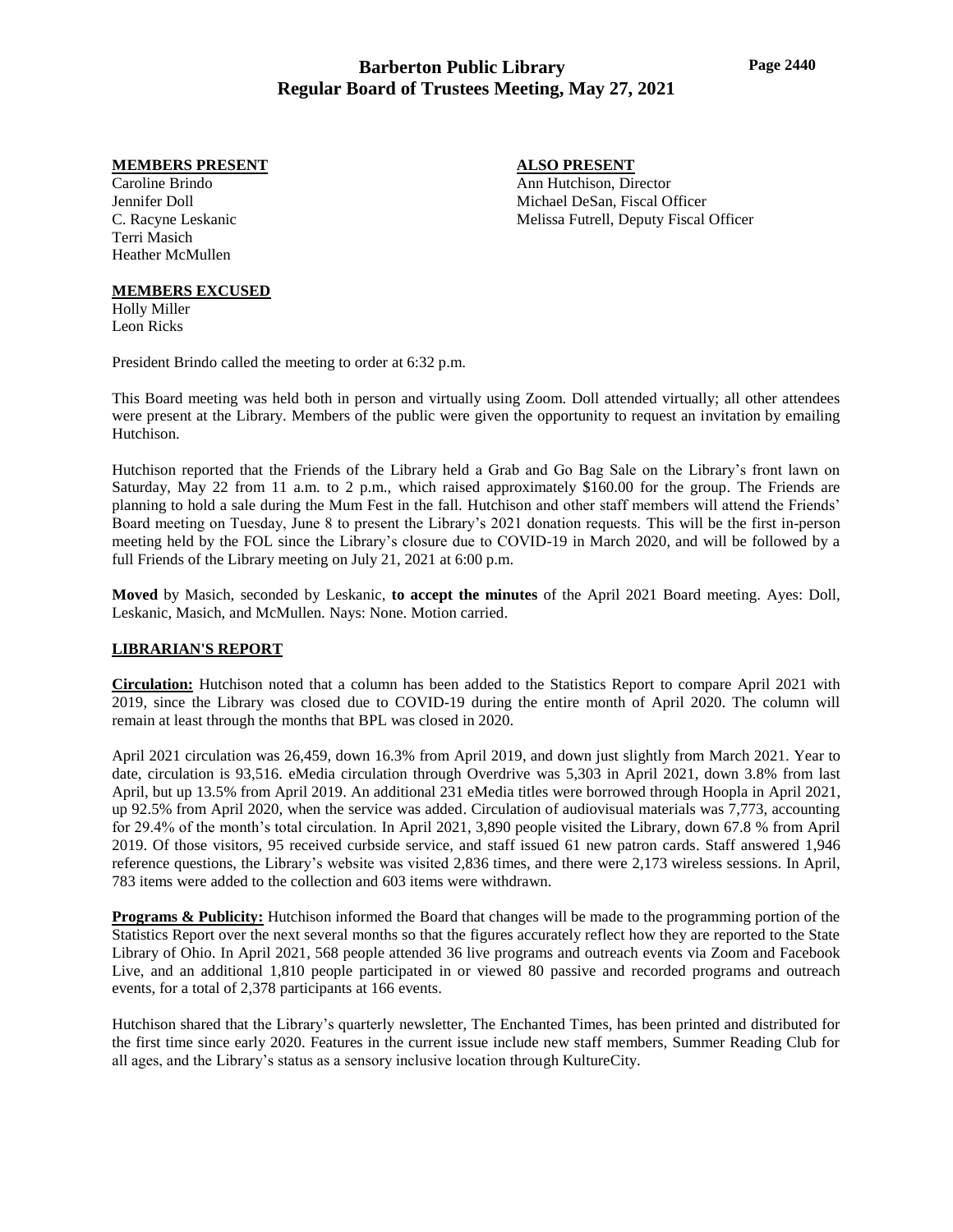# **Barberton Public Library Regular Board of Trustees Meeting, May 27, 2021**

The Library's Summer Reading Club starts June 7, with activities available through July 31 for adults and teens, and August 14 for children. Reading logs will be distributed to all students by the Barberton City School District.

The Library will begin offering limited in-person programming on June 1, 2021, with registration required. LibCal, the Library's new calendar, event management, and booking software, will allow customers to register online.

Hutchison shared a folder with publicity for upcoming programs, and noted the Library will work with the Parrot Film Company to create an advertisement to be played before feature films at Lake 8 Movies this summer.

#### **Donations:**

Mindy Armbrust - 100 books George Jakubiak - 30 books William Richards - Gift subscription to *Air & Space* Anonymous - 882 books, 52 CDs, 63 DVDs, 10 magazines, 19 VHS tapes, and \$20 in memory of Maggie Gale

**Moved** by Masich, seconded by McMullen, **to accept the donations**. Ayes: Doll, Leskanic, Masich, and McMullen. Nays: None. Motion carried.

**Other**: Hutchison attended the first in-person meeting of the Downtown Barberton Merchant's Association since the pandemic at White Rabbit Galleries on May 18, and is looking forward to the Library's involvement with the group. The possibility of a downtown-wide Potter Mania event to be held in 2022 was discussed.

Unexpectedly high registration for Barberton City School District's Summer School Extravaganza has necessitated last minute changes to the activities offered by the Library. Staff were originally asked to plan a three-hour activity with one group of students, but will need to adapt their plans to facilitate three groups of children for forty-five minutes.

The Library is represented in the City of Barberton's presentation for the National Civic League's 2021 All-America City Award. The award ceremony will be held on June 9, 2021, at 7:30 p.m.

The Library's Green Team has arranged for BPL to be a composting location through Rubber City Reuse, and will be the group's first site in Barberton. A custom-made compost bin will be placed at the back of the building and compost buckets, which are normally \$10 per month, are being provided free of charge for the Library and its staff members.

Hutchison informed the Board that the Library's most recent strategic plan expired in 2015. Work on a new strategic plan was started in 2017, and Hutchison will revisit this and use services offered by NEO-RLS to help in the process of creating an updated strategic plan for the Library.

Hutchison shred that the Library is once again participating in the Summit Bike Share program, along with the Lake Anna YMCA. BPL has four bikes, one of which is for children, available for community members to borrow.

Hutchison is investigating resuming collection activity with Unique Management for customers who owe over \$50.00 in fees. Currently, the referral fee for customers who are sent to collections is \$15.00, though many other CLEVNET libraries only charge \$10.00. Hutchison requested that the Board lower BPL's referral fee to \$10.00. The Board requested additional information from Hutchison, which will be provided at the June meeting.

#### **FISCAL OFFICER'S REPORT**

The Public Library Fund tax distribution for the month of May 2021 for the Barberton Public Library was \$95,891.29.

DeSan informed the Board that auditors will be at BPL next Wednesday, June 2. The expected cost of the audit is \$4,300.00.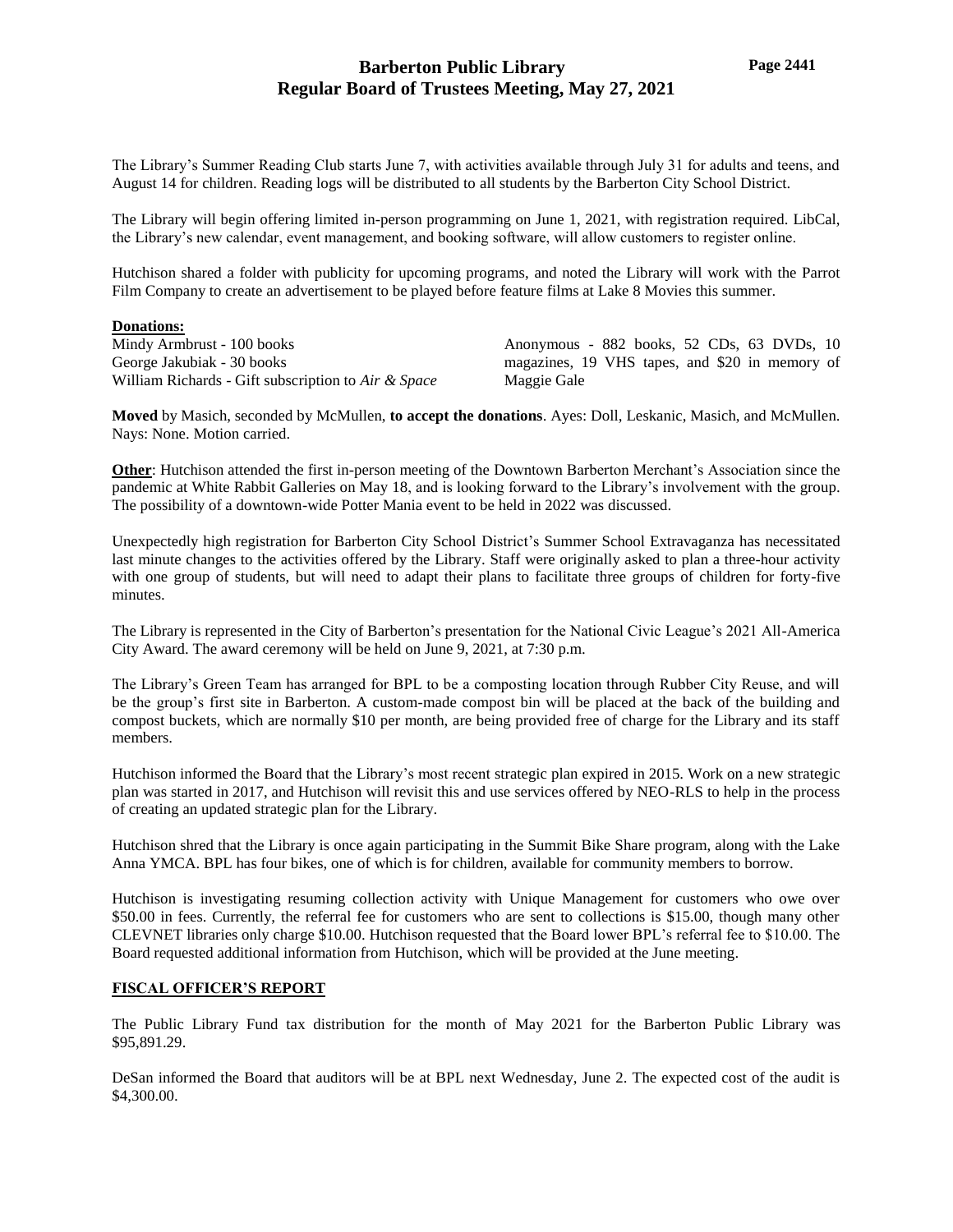**Moved** by Leskanic, seconded by Masich, **to accept the financial report, bank reconciliations, and bills** paid for the month of April 2021. Ayes: Doll, Leskanic, Masich, and McMullen. Nays: None. Motion carried.

DeSan reviewed the 2022 tax budget.

**RESOLUTION 15-2021 Moved** by Masich, seconded by Leskanic, **to accept the 2022 tax budget** as presented. Ayes: Doll, Leskanic, Masich, and McMullen. Nays: None. Resolution adopted. See page 2444.

### **COMMITTEE REPORTS**

**Finance and Audit Committee**: No meeting held.

**Personnel Committee**: No meeting held.

**Building and Equipment Committee**: No meeting held.

**Summit County Library Trustees Council**: No meeting held.

**COMMUNICATIONS AND CORRESPONDENCE**

**OLC Legislative Update**: None.

**Community Correspondence**: None.

#### **OLD BUSINESS**

**COVID-19 Updates**: Hutchison shared that Library procedures are gradually returning to normal as state and CDC COVID-19 restrictions are lifted. Masks are now recommended, but only required for unvaccinated customers over the age of ten. One-way signage has been removed from the lobby, furniture has been added throughout the building, and returned materials are no longer being quarantined. The Community Health Library will reopen next Wednesday, June 2, and be open on Mondays, Wednesdays and Fridays. The Reference Department will resume homebound delivery services on Monday, June 7, and limited in-person programming, with registration required, will be available throughout the summer. Hutchison is planning to return to full services and normal operating hours in September 2021.

## **NEW BUSINESS**

Hutchison informed the Board that the ADM Board and Summit County Public Health are increasing their efforts on targeted Naloxone distribution, and shared a request from Barberton Police Chief Vince Morber to install a NaloxBox in the Library's lobby. Barberton has been identified as one of four ZIP codes in Summit County with high overdose rates, and Morber stated in his request that the Library "being a public place centrally located in the downtown and in a high overdoes area, I could see it being used to save a life." Staff would not be expected to administer the Naloxone in the event of an overdose on Library property, and the police department will replace any supplies from the box that are used. The Board had no objection to the installation of the NaloxBox.

**Moved** by Masich, seconded by McMullen, **to move to executive session** to consider the appointment, employment, dismissal, discipline, promotion, demotion, or compensation of an employee or official at 7:12 p.m. Roll call: Brindo, aye; Doll, aye; Leskanic, aye; Masich, aye; McMullen. Motion carried. Hutchison, DeSan, and Futrell remained in the room.

**Moved** by Doll, seconded by McMullen, **to end executive session** and return to regular meeting at 7:24 p.m. Roll call: Brindo, aye; Doll, aye; Leskanic, aye; Masich, aye; McMullen, aye. Motion carried.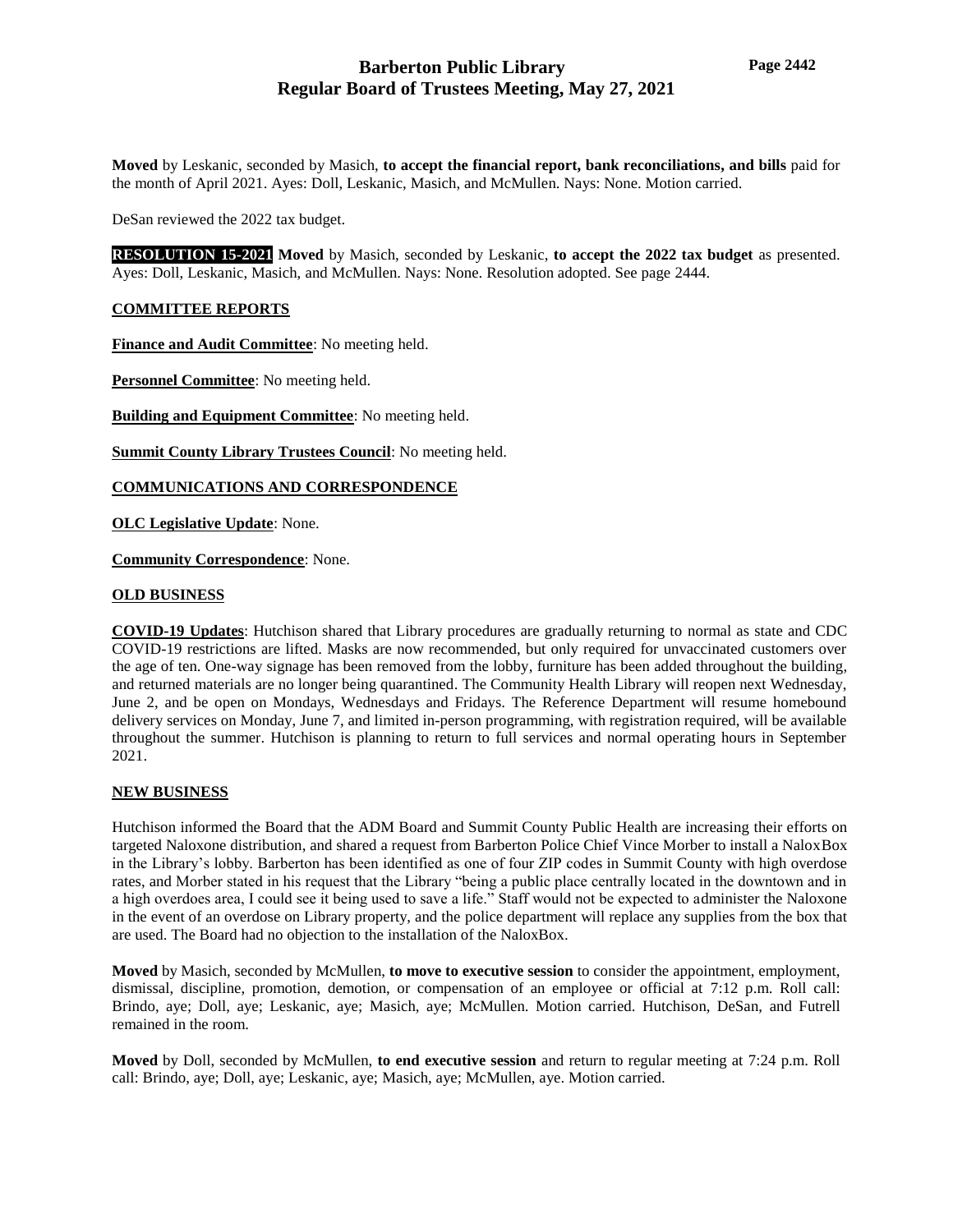# **Barberton Public Library Regular Board of Trustees Meeting, May 27, 2021**

**Moved** by Masich, seconded by Doll **to accept the resignation of Leon Ricks** effective June 30, 2021, based on the bylaws of the Board of Trustees of the Barberton Public Library. Ayes: Doll, Leskanic, Masich, and McMullen. Nays: None. Motion carried.

Brindo will organize a celebration in honor of Ricks' 14 years of service to the Barberton Public Library Board of Trustees, to be held at 6:00 p.m. on Thursday, June 24, 2021. She has requested that Mayor William Judge attend to present Ricks with a proclamation from the City of Barberton, and plans to purchase a plaque on behalf of the Board.

Hutchison will advertise the vacant Board position and forward interview materials to the Trustees for their review.

Hutchison requested that a Personnel Committee meeting be held to discuss potential staffing changes. The meeting was scheduled for Thursday, June 17 at 6:00 p.m.

**Moved** by Masich, seconded by Doll, **to adjourn** the meeting at 7:31 p.m. Ayes: Doll, Leskanic, Masich, and McMullen. Nays: None. Motion carried.

\_\_\_\_\_\_\_\_\_\_\_\_\_\_\_\_\_\_\_\_\_\_\_\_\_\_\_\_\_\_\_\_\_\_\_\_\_\_\_\_\_ \_\_\_\_\_\_\_\_\_\_\_\_\_\_\_\_\_\_\_\_\_\_\_\_\_\_\_\_\_\_\_\_\_\_\_\_\_\_\_\_\_

Caroline Brindo, President Holly Miller, Secretary